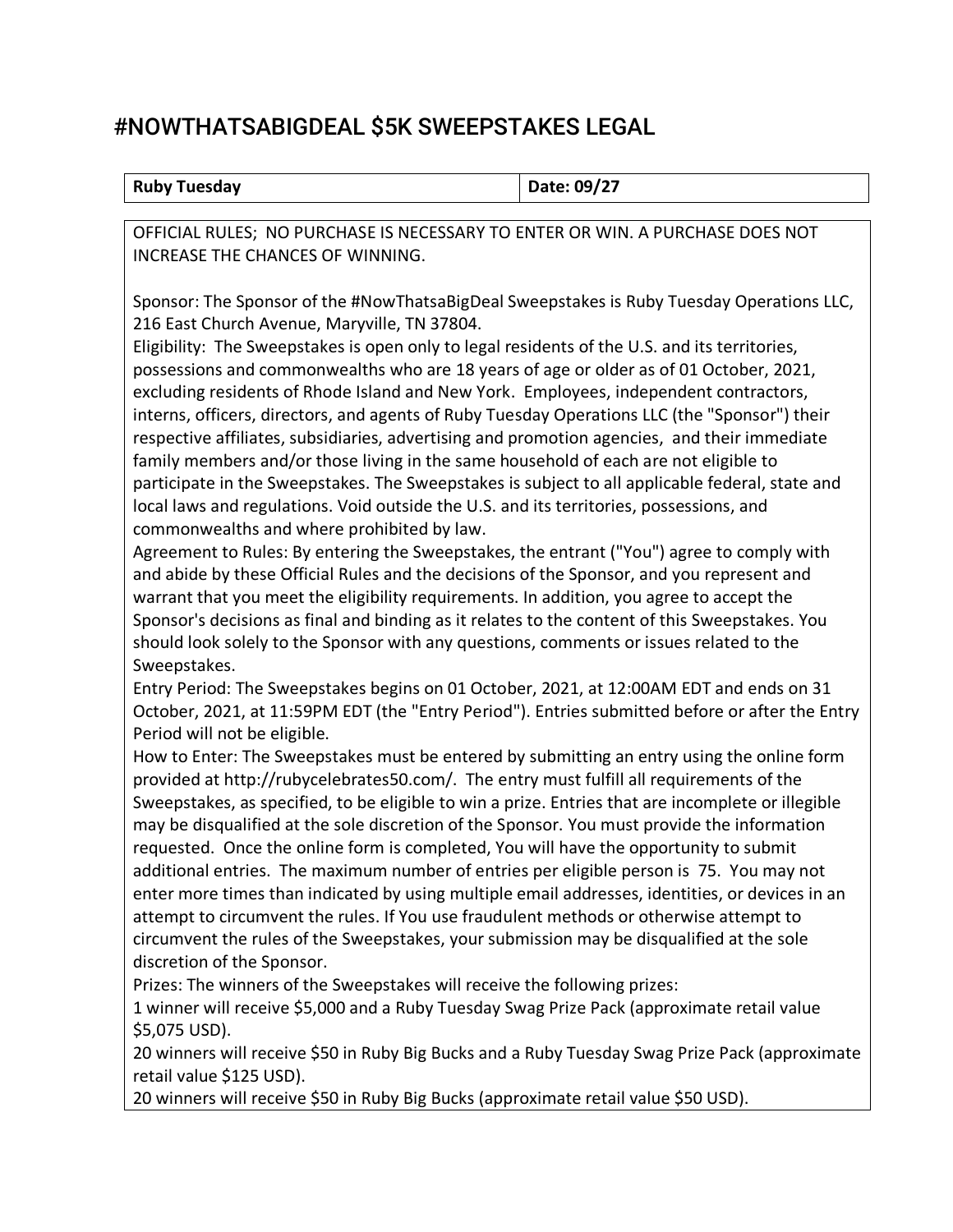9 winners will receive \$25 in Ruby Big Bucks (approximate retail value \$25 USD). Ruby Big Bucks may be redeemed in place of U.S. dollars at any participating Ruby Tuesday location, alcoholic beverages and taxes excluded. Actual/appraised value of prizes may differ at time of prize award. The specifics of the prize shall be solely determined by the Sponsor. No cash or other prize substitution shall be permitted except at the Sponsor's discretion. The prize is non-transferable. Substitution of the prize or transfer/assignment of the prize to others or request for the cash equivalent of the prize by the Winner is not permitted. Any and all prizerelated expenses, including without limitation any and all federal, state, and/or local taxes shall be the sole responsibility of the winners. Acceptance of the prize constitutes permission for the Sponsor to use the winner's name, likeness, and entry for purposes of advertising and trade without further compensation, except where prohibited by law.

Odds of Winning: The odds of winning depend on the number of eligible entries received. Winner Selection and Notification: The winners will be selected in a random drawing from all eligible entries under the supervision of the Sponsor. The Winners will be notified within 10 days of the winner selection by email from rubytuesday@sjp.com. The Sponsor shall have no liability for a winner's failure to receive notices due to spam, junk email or other security settings or for a winner's provision of incorrect or otherwise non-functioning contact information. If a winner cannot be contacted, is ineligible, fails to claim the prize within 7 days from the time award notification was sent, or fails to timely return a completed and executed declaration and release as required, the prize may be forfeited and an alternate Winner selected. Receipt of the prize by a winner is conditioned upon compliance with any and all federal, state, and local laws and regulations. Any violation of these Official Rules by a winner at the Sponsor's sole discretion will result in the winner's disqualification, and all privileges as winner will be immediately terminated.

Rights Granted by the Entrant: By entering this content (e.g., photo, video, text, etc.), You understand and agree that the Sponsor and anyone acting on behalf of the Sponsor or its respective licensees, successors, and assigns, shall have the right, where permitted by law, to print, publish, broadcast, distribute, and use in any media now known or hereafter developed, in perpetuity and throughout the World, without limitation, your entry, name, portrait, picture, voice, likeness, image, statements about the Campaign, and biographical information for news, publicity, information, trade, advertising, public relations, and promotional purposes without any further compensation, notice, review, or consent. By entering this content, You represent and warrant that your entry is an original work of authorship, and does not violate any third party's proprietary or intellectual property rights. If your entry infringes upon the intellectual property right of another, You will be disqualified at the sole discretion of the Sponsor. If the content of your entry is claimed to constitute infringement of any proprietary or intellectual proprietary rights of any third party, You shall, at your sole expense, defend or settle against such claims. You shall indemnify, defend, and hold harmless Ruby Tuesday Operations LLC from and against any suit, proceeding, claims, liability, loss, damage, costs or expense, which Ruby Tuesday Ops may incur, suffer, or be required to pay arising out of such infringement or suspected infringement of any third party's right.

Additional Terms and Conditions: The Sponsor reserves the right, in its sole discretion, to cancel, terminate, modify or suspend the Sweepstakes should virus, bug, non-authorized human intervention, fraud, or other cause beyond the Sponsor's control corrupt or affect the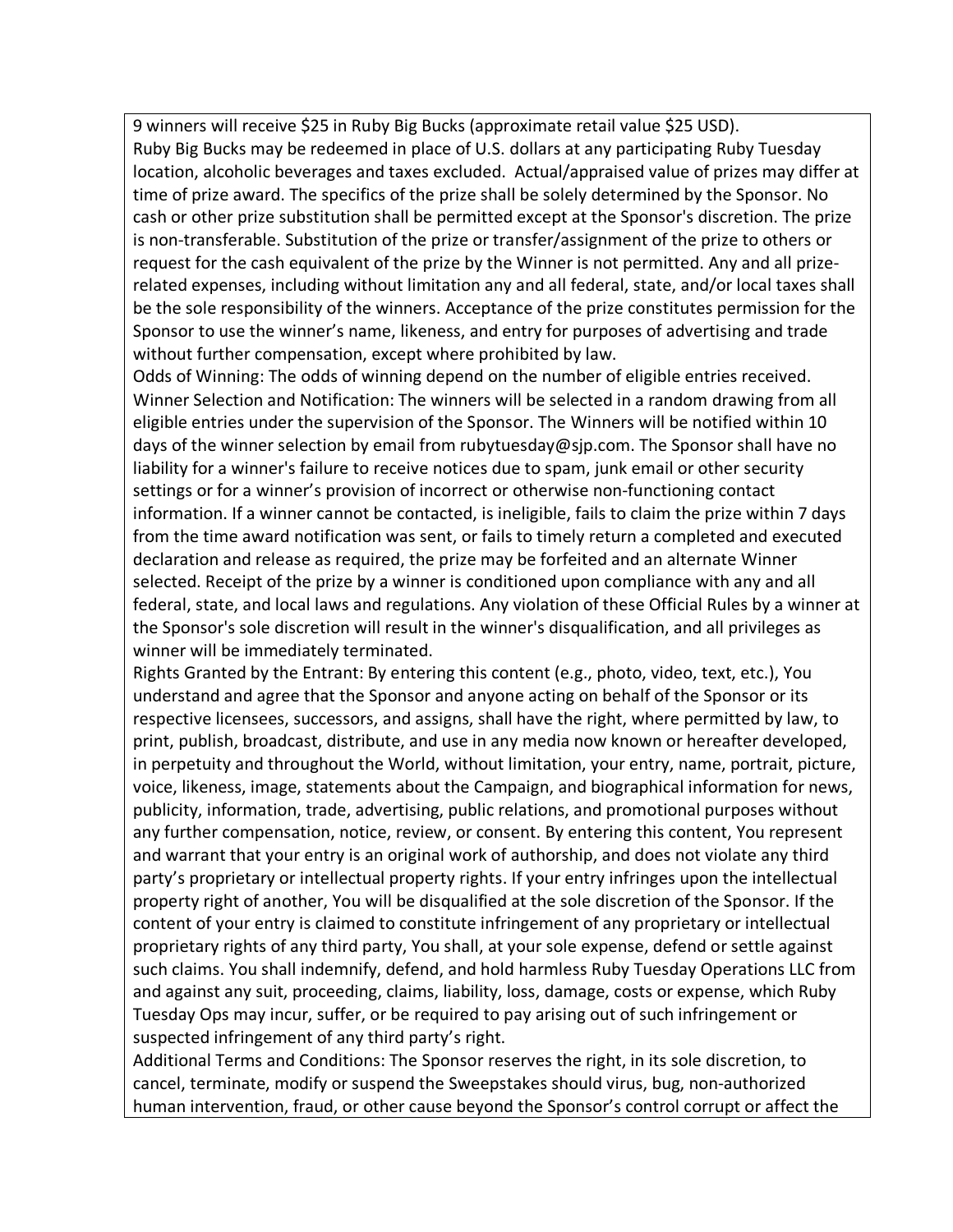administration, security, fairness, or proper conduct of the Sweepstakes. In such cases, the Sponsor may select winners from eligible entries received before and/or after the action taken by the Sponsor if appropriate. The Sponsor reserves the right at its sole discretion to disqualify any individual who tampers or attempts to tamper with the entry process or the operation of the Sweepstakes or website or violates the Official Rules. The Sponsor has the right, in its sole discretion, to maintain the integrity of the Sweepstakes, to void entries for any reason, including, but not limited to: multiple entries from the same user from different IP addresses; multiple entries from the same computer in excess of that allowed by Sweepstakes rules; or the use of bots, macros, scripts, or other technical means for entering. Any attempt by an entrant to deliberately damage any website or undermine the legitimate operation of the Sweepstakes may be a violation of criminal and civil laws. Should such an attempt be made, the Sponsor reserves the right to seek damages to the fullest extent permitted by law.

Limitation of Liability: By entering the Sweepstakes You agree to release and hold harmless Ruby Tuesday Operations LLC and its subsidiaries, affiliates, advertising and promotion agencies, partners, representatives, agents, successors, assigns, employees, officers and directors from any liability, illness, injury, death, loss, litigation, claim or damage that may occur, directly or indirectly, whether caused by negligence or not, from (i) such entrant's participation in the Sweepstakes and/or such entrant's acceptance, possession, use, or misuse of any prize or any portion thereof; (ii) unauthorized human intervention in any part of the Sweepstakes; (iii) electronic or human error in the administration of the Sweepstakes or the processing of entries; (iv) technical errors of any kind, including, but not limited to, the malfunction of any computer, cable, network, hardware, or software, or other mechanical equipment; (v) the unavailability or inaccessibility of any transmissions, telephone, or Internet service; (vi) printing errors; (vii) lost, late, postage due, misdirected, or undeliverable mail. Disputes: This Sweepstakes is governed by the laws of Tennessee, without respect to conflict of law doctrines. Except where prohibited by law, by participating in this Campaign, You agree that any and all disputes arising out of or related to this Sweepstakes, or any prizes awarded, shall be resolved individually, without resort to any form of class action, and exclusively by final and binding arbitration under the rules of the American Arbitration Association and held at the AAA regional office nearest to You and judgment upon such arbitration award may be entered in any court having jurisdiction.. Further, in any such dispute, under no circumstances shall You be permitted to obtain awards for, and hereby waives all rights to, punitive, incidental, or consequential damages, including reasonable attorney's fees, other than actual out-of-pocket expenses (i.e., costs associated with entering the Sweepstakes). You further waive all rights to have damages multiplied or increased.

Privacy Policy: Information submitted with an entry is subject to the Privacy Policy stated on the Ruby Tuesday Operations LLC Website. To read the Privacy Policy, click http://rubytuesday.com/privacy/ .

Winners List: To request a copy of the winners list please contact the Sponsor at the address listed at the top of these Official Rules. Requests must be received within four (4) weeks of the end of the Entry Period.

The Sweepstakes is in no way sponsored, endorsed, administered by, or associated with Facebook, Twitter, Instagram, Snapchat, YouTube, Reddit, Pinterest, LinkedIn or any other social networks that are used to share the Sweepstakes. You understand that You are providing